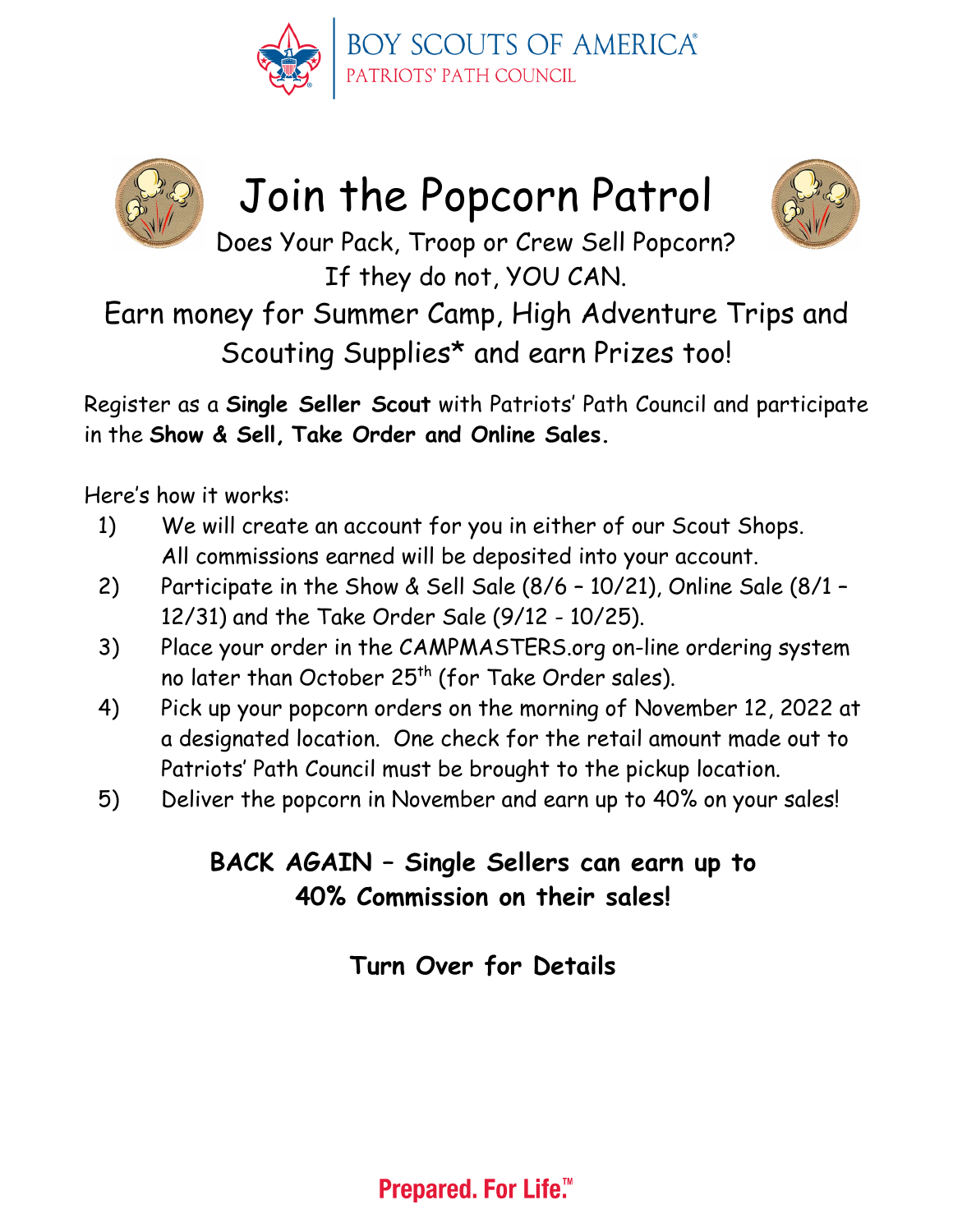

### **BACK AGAIN – Single Sellers can earn up to 40% Commission on their sales!**

#### **33% Base Commission**

#### **1% Commission by Preparing:**

- A returning 2021 single seller kernel either attends a ZOOM Required training session or completes the online review for returning kernels.
	- o Online Training Link: [Returning Kernel Training](https://ppcbsa.org/wp-content/uploads/CM-SYSTEM-GUIDE-Returning-UNIT-LEADER-2022-TRAINING.pdf)
	- o ZOOM Required training: [Required Training Link](https://scoutingevent.com/358-PopTrain)
- A new single seller kernel MUST attend a ZOOM Required training session
	- o ZOOM Required training: [Required Training Link](https://scoutingevent.com/358-PopTrain)

#### **6% Commission for achieving Sales Success:**

Parts 1 AND 2 are needed to earn Sales Success commission.

Part 1 - Increase your 2022 Sale**:** 

- 5% Increase over your 2021^ sales = additional 3% commission
- 10% Increase over your 2021^ sales = additional 5% commission
- 15% Increase over your 2021^ sales = additional 7% commission

#### **AND**

Part 2 - 50% payment of the retail cost of your Show and Sell order, must be received no later than October 7, 2022.

\* Your earnings can be used toward Scout Shop uniform parts & supplies, your troop trips to district events, Patriots' Path Council summer camps or high adventure trips, Patriots' Path Council organized NYLT or other youth training and OA.

^ If the Scout did not have sales in 2021 than they will use the 2021 council average of \$390.